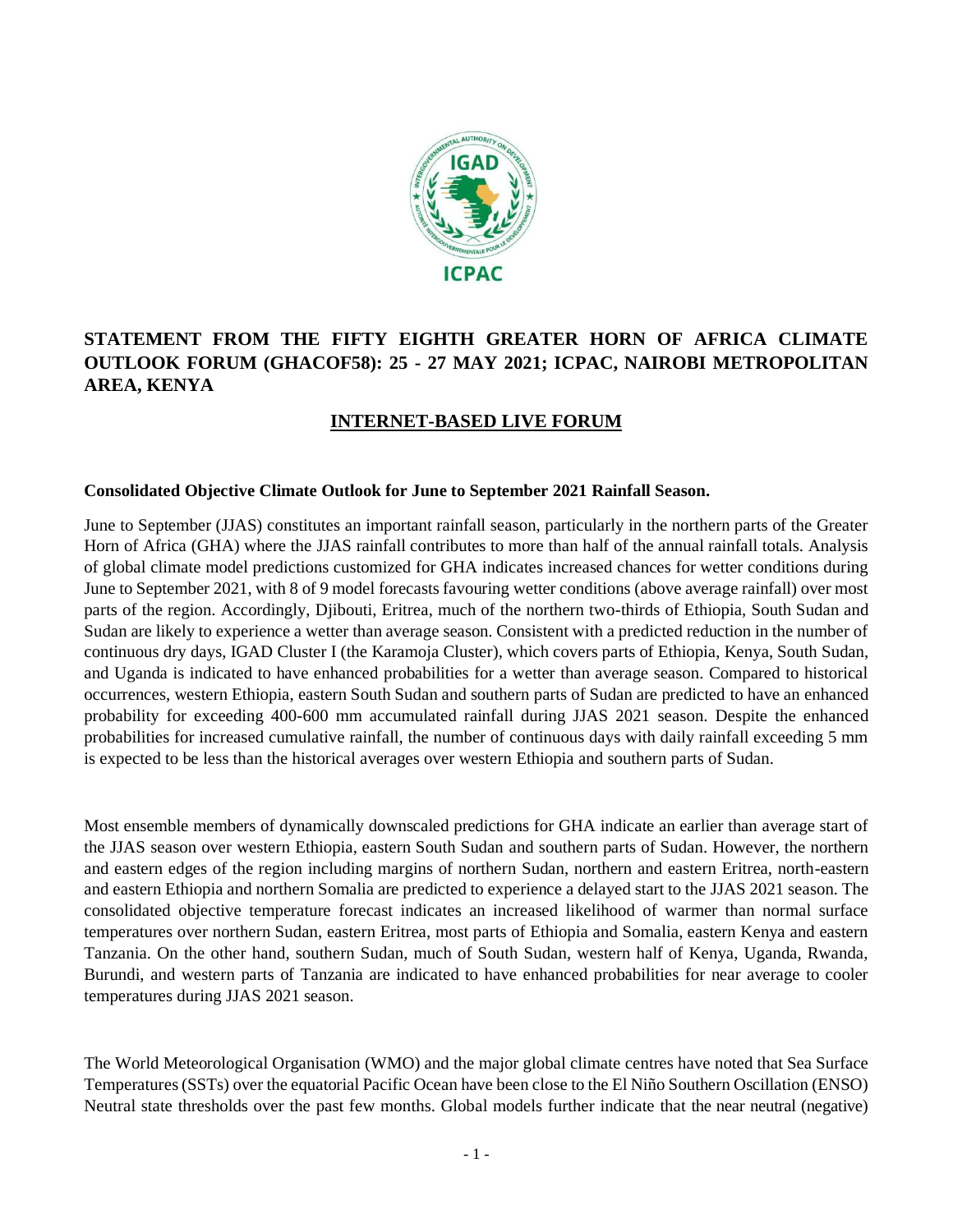SST anomalies currently present in the tropical Pacific are expected to remain throughout the forecast period. The Indian Ocean Dipole (IOD), is also expected to remain in the neutral phase through the JJAS 2021 season. The influence of these ocean processes will interact with regional circulation patterns, especially monsoonal winds, Tropical Easterly Jet, and the Somalia Low-level Jet. Their effects also are modulated by topography and large inland water bodies. Updates on the ENSO condition will be provided regularly by WMO and the major climate centres.

*The outlook is relevant for seasonal timescales and covers relatively large areas. Local and month-to-month variations might occur as the season progresses. While sporadic heavy rainfall is most probable over much of the monsoonal region, extended dry spells and below normal rainfall may occur in areas with an increased likelihood of near normal to above normal rainfall and vice versa. ICPAC will provide regional updates on regular basis while the National Meteorological and Hydrological Services (NMHSs) will provide detailed national and sub national climate updates.*

## **The Climate Outlook Forum**

The Fifty-eighth Greater Horn of Africa Climate Outlook Forum (GHACOF58) was convened from 25<sup>th</sup> to 27<sup>th</sup> May 2021 by the IGAD Climate Prediction and Applications Centre (ICPAC) in collaboration with the National Meteorological and Hydrological Services (NMHSs) of IGAD Member States, World Meteorological Organization (WMO) and other partners to document and share the climate impacts across the region and to formulate responses to the regional climate outlook for the June to September 2021 rainfall season over the GHA region. The GHA region comprises Burundi, Djibouti, Eritrea, Ethiopia, Kenya, Rwanda, Somalia, South Sudan, Sudan, Tanzania and Uganda. The forum reviewed the state of the global climate system including the El Niño Southern Oscillation (ENSO) conditions, SSTs over Atlantic and Indian Oceans and IOD, and considered their impacts on the GHA during June to September 2021 rainfall season. Climate information users from sectors such as disaster risk management, agriculture and food security, livestock, health, environment, media, conflict, and water resources as well as non-governmental organisations and development partners actively participated in the formulation of mitigation strategies of the potential impacts of the objective climate forecast in their respective sectors.

#### **Methodology**

Guidance and valuable forecast information was drawn from a wide range of sources including the World Meteorological Organisation's Global Producing Centres (WMO GPCs) and National Meteorological and Hydrological Services. These inputs were combined using deterministic and probabilistic modelling techniques to obtain the regional consolidated objective rainfall forecast for the period June to September 2021. The objective seasonal forecast was developed during the PreCOF58 one-week climate capacity building workshop held from 17<sup>th</sup> to 21<sup>st</sup> May 2021. During this workshop, regional scientists and national forecasters from 10 ICPAC Member States used ICPAC's FCDO-funded High-Performance Computing (HPC) cluster, through remote connection, and co-developed regional and national-level climate outlooks. GHACOF58 was preceded by sectoral co-production meetings from  $25<sup>th</sup> - 26<sup>th</sup>$  May 2021.

Experts examined the prevailing and predicted SSTs over the Pacific, Indian and Atlantic Oceans as well as other global, regional and local climate factors that affect the rainfall evolution during JJAS season. These factors were assessed using dynamical and statistical models. The regional consolidated objective forecast is produced from outputs of 9 global state-of-the-art seasonal prediction systems. The current capability of seasonal to inter-annual climate forecasting allows for the prediction of departures from mean conditions on large spatial scales with consideration of scales of processes that contribute to regional and sub-regional climatic conditions. Forecast probability distributions are established objectively to indicate the likelihood of above-, near-, or below-normal rainfall for each zone. Above-normal rainfall is defined as within the wettest third of recorded rainfall amounts in each zone; near-normal is defined as the third of the recorded rainfall amounts centred around the climatological median; below-normal rainfall is defined as occurring within the driest third of the rainfall amounts. Climatology here refers to weather conditions, averaged over a 30-year period. Probability distributions for temperature are also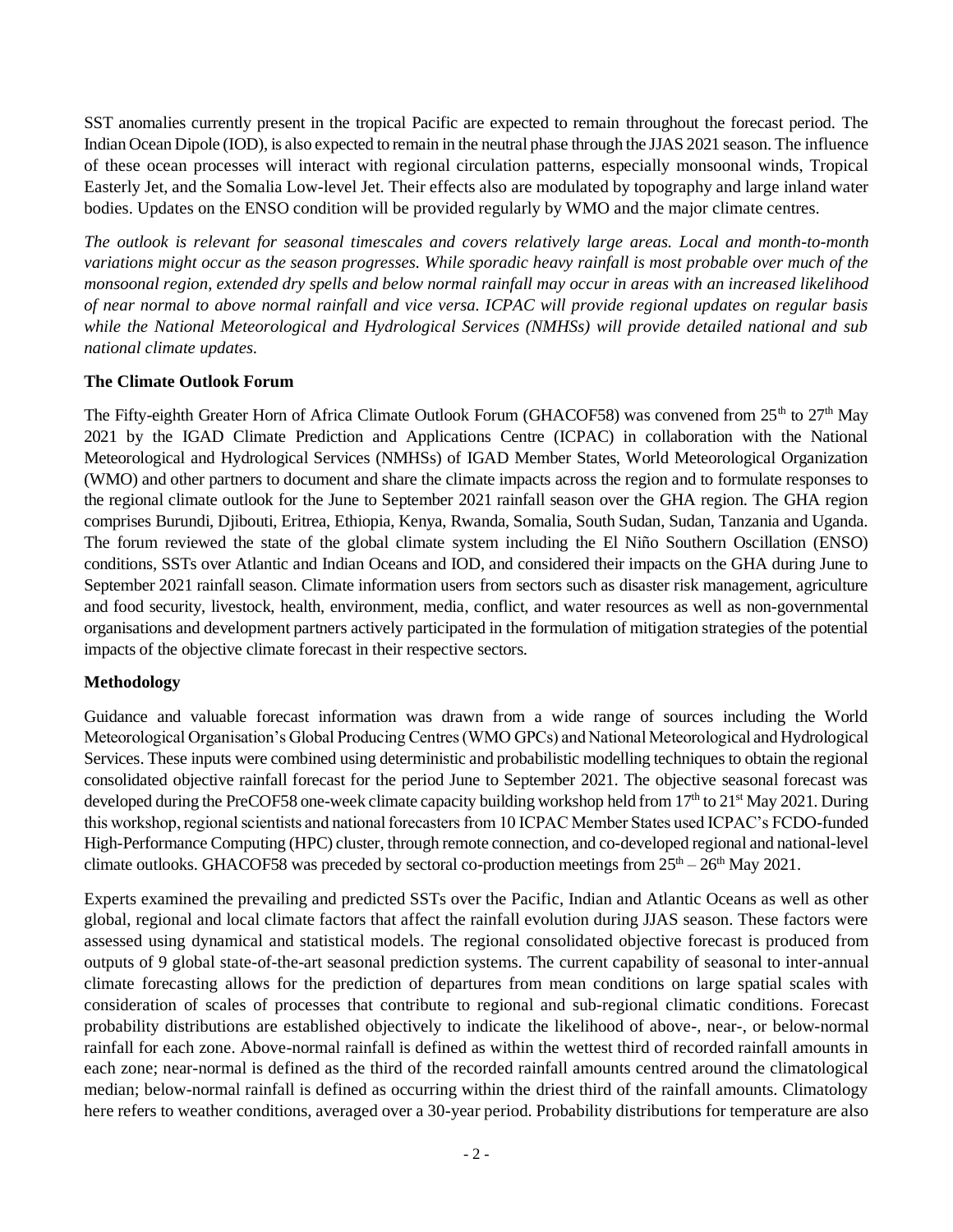established. The objective June – September rainfall outlook is given in Figure 1and temperature outlook in Figure 2.



## **Rainfall Outlook for June to September 2021**

The rainfall outlook for various zones within the GHA region is given in Figure 1 above.

- **Zone I:** In this Zone (dark green shading) the above normal rainfall (wetter) category has the highest probability. The probability varies with location and can be read from the legend. For the most widespread dark green shade (50-60%) the probabilities for all three categories are provided.
- **Zone II:** In this Zone (all bright green shading) the above normal rainfall (wetter) category also has the highest probability. The probability varies with location and can be read from the legend. For the most widespread green shade (40-50%) the probabilities for all three categories are provided. The difference between Zones I & II is the increasing probability for the wetter than average category in Zone I.
- **Zone III:** In this Zone (light blue to light green), the above normal rainfall (wetter) category has the highest probability (37-43%). The probabilities for the other categories are provided.
- **Zone IV:** This Zone (white) is usually dry during June to September.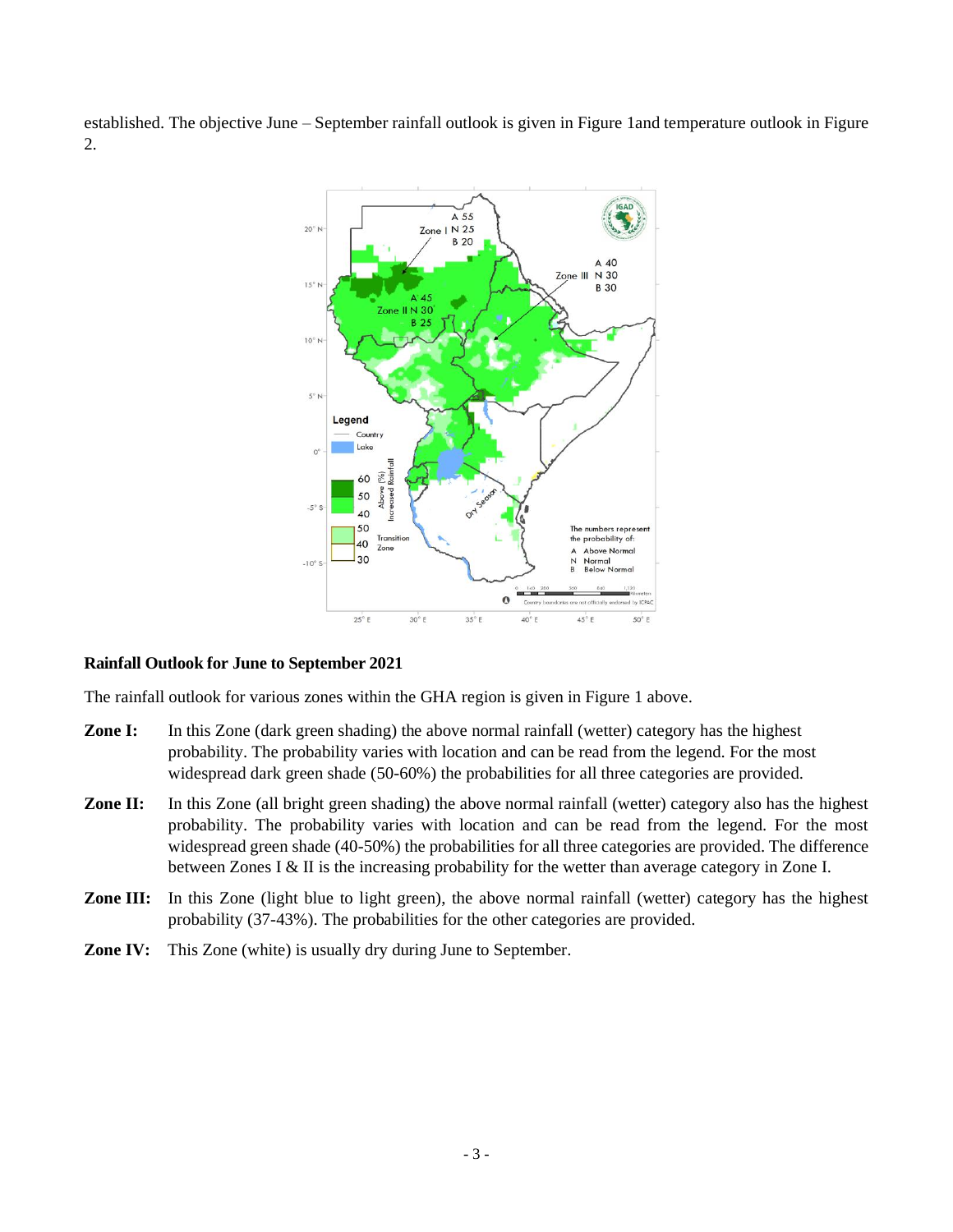## **Temperature Outlook for June to September 2021**

The temperature outlook for various zones within the GHA region is given in Figure 2 below.



**Zone I:** Increased likelihood for above normal mean temperature (i.e., warmer) **Zones II:** Increased likelihood for near normal to above normal mean temperature **Zones III:**Increased likelihood for below normal mean temperature (i.e., cooler)

**Note: The numbers for each zone indicate the probabilities of rainfall or temperature in each of the three categories, above-, near-, and below-normal. The top number (A) indicates the probability of rainfall occurring in the above-normal category; the middle number (N) is for near-normal and the bottom number (B) for belownormal category. For example, in Zone I in Figure 1, there is 55% probability of rainfall occurring in the abovenormal category; 25% probability of rainfall occurring in the near-normal category; and 20% probability of rainfall occurring in the below-normal category. It is emphasised that boundaries between zones should be considered as transition areas.**

## **Contributors**

GHACOF 58 was organized jointly by the IGAD Climate Prediction and Applications Centre (ICPAC) and National Meteorological and Hydrological Services (NMHSs) of the Greater Horn of Africa (GHA). The forum was supported by the ClimSA Project funded by the European Union. Contributors to the regional climate outlook